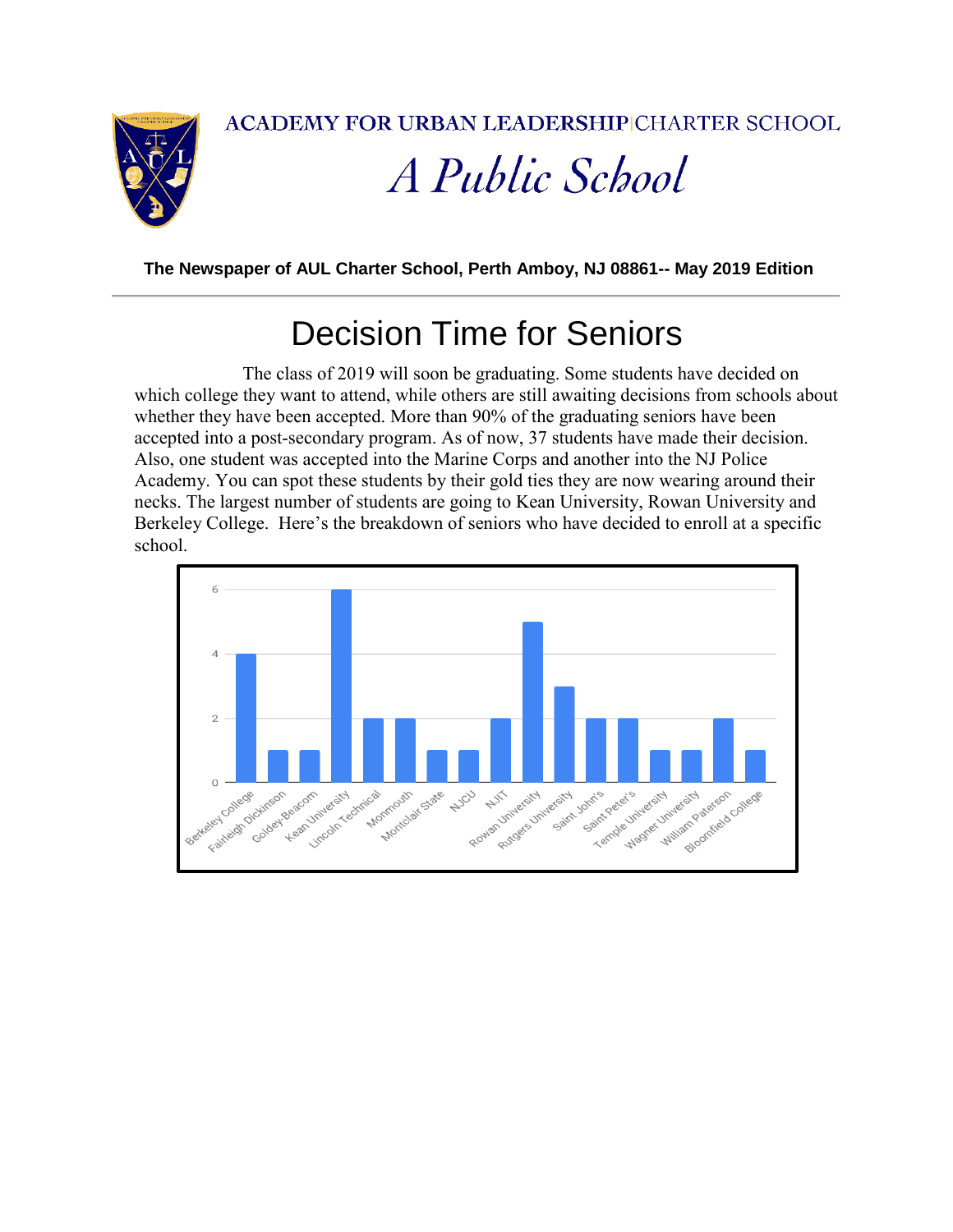#### Mrs. Sena Says Goodbye to Fashion Show



 What may be AUL's last fashion show attracted about 300 people on Friday, May 10th, 2019. More than 40 students from AUL and other area schools participated as models. Other students volunteered to help bring the show together.

 The theme was "Welcome to the Jungle," featuring seven categories-- Flamingo, Panther, Peacock, Snake, Cheetah, Parrot, and Colors for Hope. The most meaningful category perhaps was Colors of Hope because it raised awareness of social and medical issues, such as breast cancer, heart disease, and supporting our troops. The members of the audience donated \$70 to the Colors of Hope project.

 The show may be the last because the faculty advisor, Mrs. Sena, is stepping down from the post. It's unclear if another faculty member is ready to assume the responsibility of the show. Mrs.Sena says she has mixed feelings about leaving the event. "It was bittersweet for me. I loved being the advisor for the past five years and ending with my  $10^{th}$  show was epic for me. I will miss doing this with the kids so much but am grateful and honored that they trusted me for five years."

 The final show featured entertainment by TwinTakeova, as well as Sarina Rodriguez and Karina Garcia. Sarina played the ukulele while Karina sung a mashup of songs by Khalid. TwinTakeova did two dance performances, one involving Jersey Club dancing.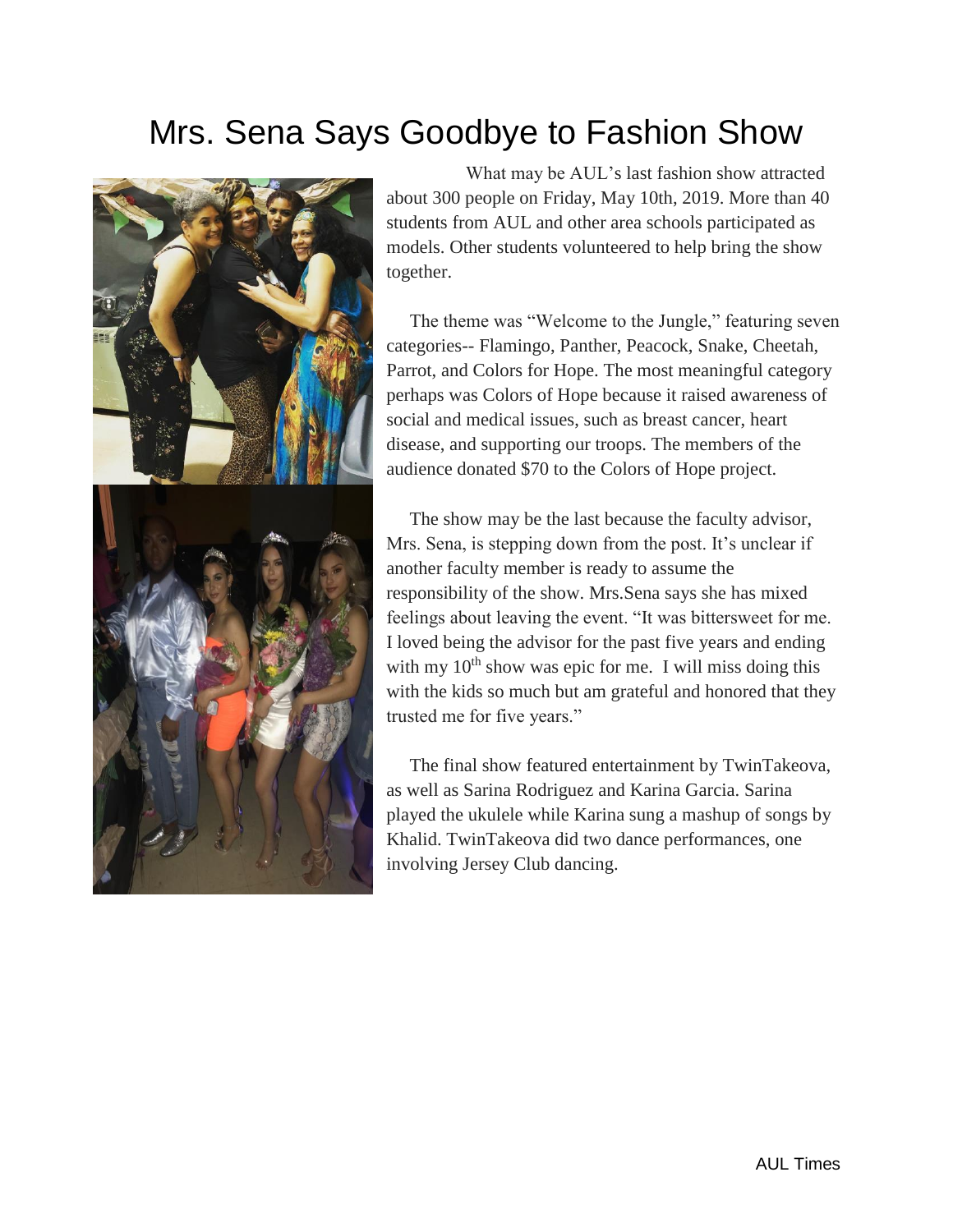### National Honor Society Nominees



 AUL students recently learned if they made the National Honor Society, an organization meant to show students leadership, character, kindness, and how to help their community. The NHS is responsible for all the blood drives, book drives and certain assemblies that take place in our school. Outside of the school, the NHS tutors students in partnership with the Youth Alliance. Chosen students apply during their sophomore or junior year. The applications are then processed by anonymous teachers in our school. If you have any further questions about NHS or the selection process please feel free to ask Mr. Syed. The students who qualified for NHS membership are as follows:

Nicole Barreuto Savanna Frazie Emizha Boone Briana Underwood Vitaly Vargas Michelle Gallegos Jadeliz Galan Sarah Alfau Fanely Caba Linette Espinosa Alexandra Bautista Stephano Rivera

## Spring Sports Update



 The varsity baseball team finished the season on a winning note, crushing Piscataway Tech 18-0. The team's overall record was 1-13. The varsity softball was 4-6. The JV softball team finished 2-3. A number of games were cancelled due to weather conditions.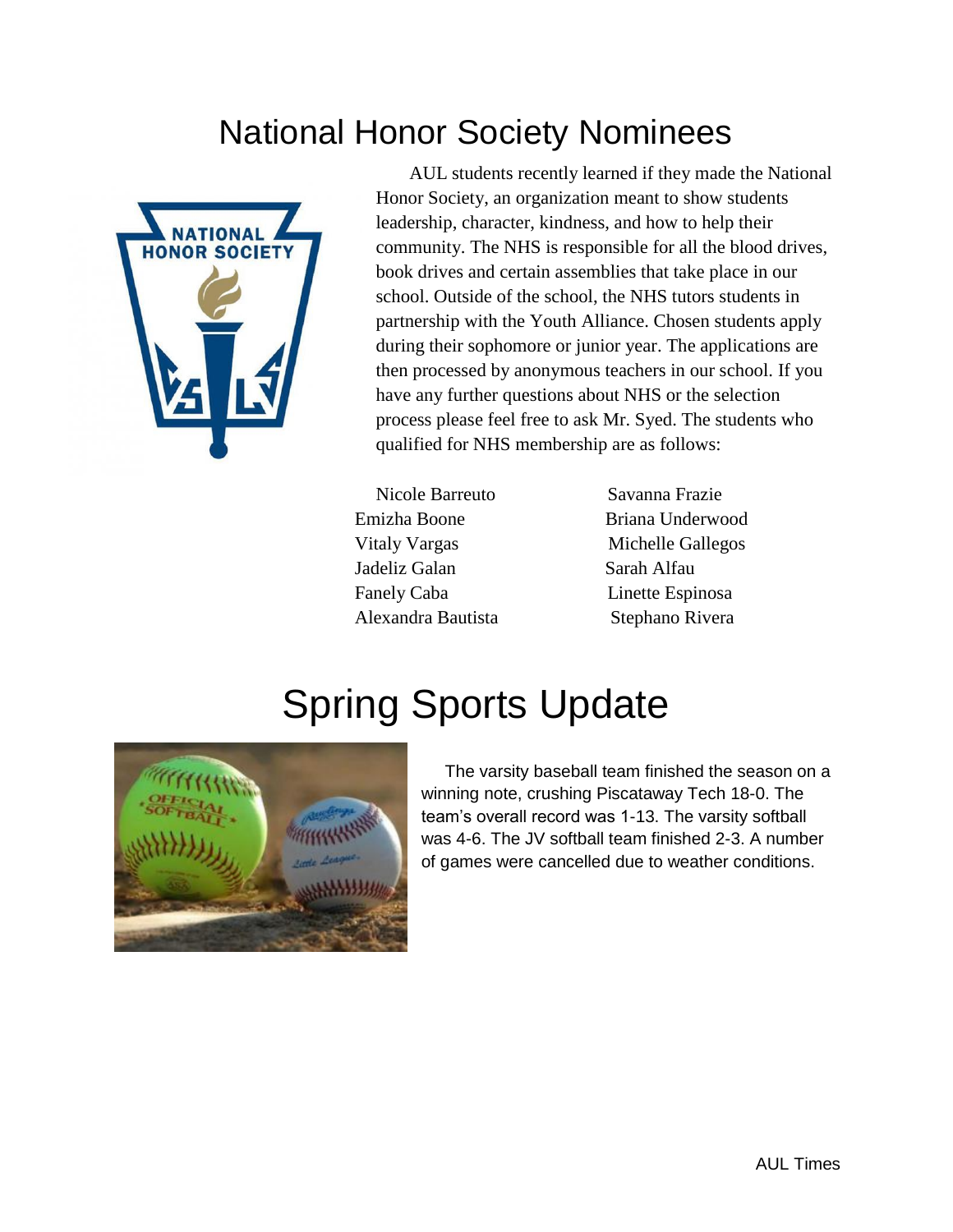| $\cup$         | Q           | E              | E       | M            | N            | J       | A            | L            | D            | F              | F            | X            | W | $\mathsf C$  |
|----------------|-------------|----------------|---------|--------------|--------------|---------|--------------|--------------|--------------|----------------|--------------|--------------|---|--------------|
| J              | K           | $\vee$         | N       | A            | B            | $\circ$ | H            | R            | H            | E              | G            | E            | P | U            |
| E              | E           | $\mathsf{T}$   | A       | G            | L            | $\cup$  | M            | $\circ$      | $\mathsf{R}$ | P              | A            | N            | Κ | B            |
| $\mathsf C$    | P           | U              | W       | $\mathsf{N}$ | E            | E       | $\vee$       | $\mathbf{I}$ | $\mathsf T$  | S              | E            | $\mathsf{R}$ | F | $\mathsf Z$  |
| A              | $\mathsf Z$ | N              | C       | A            | S            | N       | Y            | Κ            | $\mathsf{N}$ | F              | F            | A            | Т | G            |
| J              | D           | $\overline{1}$ | Y       | $\mathsf{N}$ | W            | M       | D            | $\top$       | F            | A              | W            | J            | U | H            |
| $\circ$        | X           | N              | $\circ$ | I            | T            | A       | $\mathsf{R}$ | E            | C            | A              | L            | Y            | B | $\sf X$      |
| L              | B           | G              | H       | M            | W            | F       | R            | $\mathsf{N}$ | R            | F              | C            | Y            | L | J            |
| E              | U           | F              | C       | $\circ$      | N            | $\vee$  | O            | L            | U            | T              | E            | D            | G | L            |
| $\mathsf{R}$   | Z           | U              | U       | U            | E            | T       | T            | $\mathsf R$  | T            | F              | Τ            | D            | U | $\circ$      |
| $\overline{1}$ | E           | M              | T       | S            | O            | L       | $\mathsf{I}$ | P            | S            | $\overline{1}$ | $\mathsf{S}$ | T            | I | $\mathsf C$  |
| H              | $\vee$      | $\mathsf{I}$   | C       | Z            | C            | S       | Q            | N            | $\vee$       | E              | U            | W            | Τ | ${\sf Q}$    |
| M              | $\mathsf Z$ | E              | G       | A            | $\mathsf{R}$ | A       | P            | S            | $\mathsf{I}$ | D              | Z            | N            | O | $\mathbf{I}$ |
| $\mathsf C$    | N           | A              | Κ       | F            | H            | G       | T            | $\circ$      | F            | C              | L            | F            | U | S            |
| $\top$         | Η           | C              | E       | B            | E            | Q       | U            | E            | A            | Τ              | Η            | N            | S | Η            |

#### Vocabulary Enhancing Word Search

| BEQUEATH- to give               | CAJOLE- to urge         | CONVOLUTED-complicated |
|---------------------------------|-------------------------|------------------------|
| DEARTH- a lack of something     | DISPARAGE- to criticize | EFFERVESCENT- lively   |
| <b>ENGENDER-</b> to bring about | I ACERATION-a cut       | MAGNANIMOUS- generous  |
| NOMINAL- insignificant          | OBFUSCATE- unclear      | PROMULGATE-to proclaim |
| RESTIVE- impatient              | SOLIPSISTIC- egoistic   | TRITE-not original     |
|                                 |                         |                        |

UBIQUITOUS- existing everywhere WANE- to decrease in size